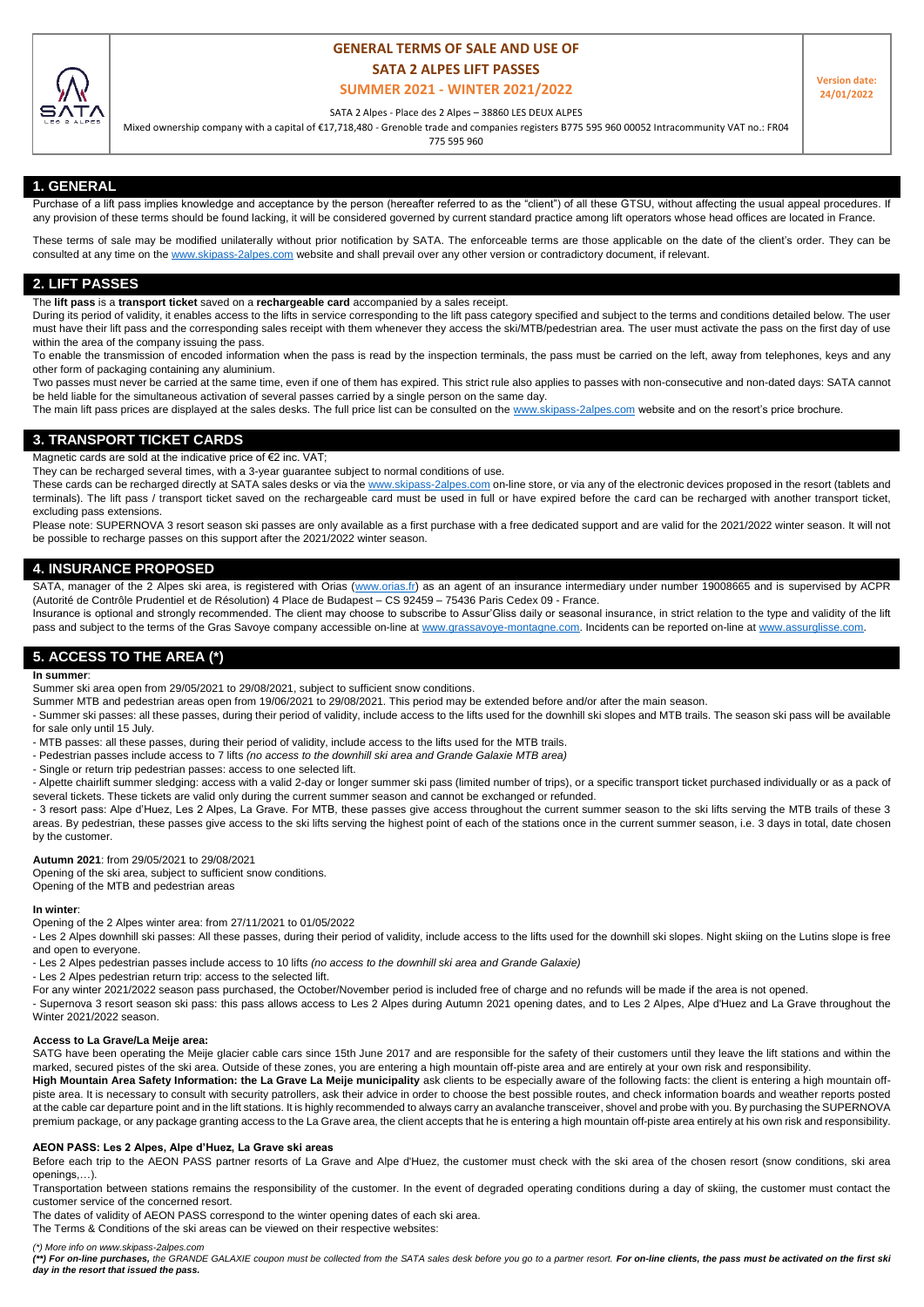T&C Alpe d'Huez [: https://skipass.alpedhuez.com/](https://skipass.alpedhuez.com/) T&C La Grave :<https://la-grave.com/>

# **6. TERMS OF ISSUE AND INSPECTION OF TRANSPORT TICKETS**

## Ticket validity expressed in days implies **"consecutive" days from the date indicated.**

However, the following are also available:

- "Tickets for consecutive hours". The number of hours is counted without interruption, considered as consecutive after the first activation at the first lift terminal. Any credit remaining at the time of lift closure is lost: it may not be used on another day, nor refunded nor exchanged.

- Non-dated and non-consecutive day passes: these passes are valid for one season only (winter or summer) except for winter season passes which include the preceding October/November period. Any credit remaining at the end of said season is lost: it may not be used the following season, nor refunded nor exchanged.

- In summer only, dated pedestrian Liberté passes for 3 non-consecutive days: the period of validity covers 7 days from the selected date of validity. Any credit remaining at the end of this 7-day period is lost: it may not be used the following season, nor refunded nor exchanged.

### **6.1- Photos:**

The sale of Season, 20 or 10 non-consecutive days passes and *Flexipass 2 Alpes* is subject to the provision of a recent photo, full face view, taken without sunglasses or hat. The photo is to be changed every 2 years for holders over the age of 13 and every year for under 13s. A photo must be provided for one day and longer passes for children under 5, seniors aged 72 and over and for all free passes.

### **6.2- Proof of identity:**

**Proof of identity** must be provided to obtain age-related price discounts. Children under 13 and seniors over 65 must provide proof of their age. Reduced price and free passes are proposed to different categories of people according to the terms displayed at the sales desks or on the website. These reduced price or free passes are granted subject to presentation at the time of purchase of official documents proving eligibility for the price advantage. No photocopied documents will be accepted. No reduced prices or free passes will be granted after purchase. Reminder: lift passes are personal and may not be sold or given to any other person. The user is therefore responsible for keeping their ticket to prevent illicit use by a third party.

SATA is duly certified to demand proof of age and family affiliation. Our certified inspectors may check any such documents at the bottom of the lifts.

Free passes for children under 5 and seniors aged 72 and over, reductions (children 5-12 and seniors over 65) for season passes and holiday/day passes: the age considered is the age on the official date of the start of the season for season passes and the age on the date of the first day of validity for holiday or day passes.

# **6.3- Reductions**

# **In winter**:

The Family + Package applies to adults with at least 2 children and must be made up of a minimum of 4 people including exactly 2 adults or seniors (19-71 years old) and at least 2 children or juniors (5-18 years), within the limit of 6 children or juniors. The price applies to 6 or 7 day ski passes, of the same duration, with identical validity dates, purchased under a single payment. Free passes for children under 5 or seniors 72 and over, walkers' passes and any other free or reduced price passes cannot be counted in the Family + Pack.

The Solo Family Package applies to an adult with at least 2 children and must be made up of a minimum of 3 people including maximum 1 adult or senior (19-71 years old) and at least 2 children or juniors (5-18 years), within the limit of 6 children or juniors. The price applies to 6 or 7 day ski passes, of the same duration, with identical validity dates, purchased under a single payment. Free passes for children under 5 or seniors 72 and over, walkers' passes and any other free or reduced price passes cannot be counted in the Solo Family Package

The Tribe Package applies to adults or juniors and must consist of a minimum of 3 adults or juniors (13-64 years old), within the limit of 6 adults or juniors. The price applies to 6 or 7 day ski passes, of the same duration, with identical validity dates, purchased under a single payment. Free passes for children under 5 or seniors 72 and over, walkers' passes and any other free or reduced price passes cannot be counted in the Tribe Package. Offer available exclusively online (www.skipass-2alpes.com) up to 3 days before the start date of the skipass. No sales are possible on site (at the lift pass office or self-service machines).

#### **6.4- Payment conditions**

Payments are made in Euro, including all taxes subject to the VAT rate applicable on 1 January. Prices will be modified according to changes in VAT rates.

Payments at the sales desks can be made in cash, by French cheque made out to SATA (present proof of identity), by credit card (Visa, Eurocard Master Card or American Express), or by ANCV holiday vouchers (present proof of identity). The total amount of holiday vouchers accepted by SATA may not exceed 50% of the total amount of the sale. On-line purchases may only be paid by Visa or Eurocard Master Card or American Express credit cards, electronic holiday vouchers (*e-Chèques Vacances* or *Chèques Vacances Connect*), and in compliance with the provisions defined in the specific terms of remote sales, see [www.skipass-2alpes.com.](http://www.skipass-2alpes.com/) 

### **In winter only**:

When booking online, all season, 3 resort SUPERNOVA season and 20 non-consecutive day passes, can be purchased in 3 (three) or 4 (four) instalments without additional charges until 15th January 2022, subject to acceptance of the application by the credit institution.

#### **6.5- Sales receipt**

Each lift pass is issued with a **sales receipt** indicating the type of transport ticket, validity dates, unique number and insurance, if purchased. This receipt must be kept and presented for possible future use (lost pass, insurance, emergency rescue, etc.). The receipt is your proof of insurance, if purchased.

### **6.6- Photo/film in fun areas**

Clients using the facilities are photographed or filmed and can obtain the photo or video from the partner website.

### **6.7- Inspections and violations of the transport clauses**

Non-compliance with police regulations. The client must carry their lift pass for all trips on the lift, from the bottom station to the top station. If a certified inspector finds that a client has no lift pass, is using an invalid transport ticket or is failing to comply with the police regulations displayed at the bottom of the lifts, the following penalties will apply:

- Payment of a set fine, thus discontinuing legal action. This fine is equal to FIVE (5) times the value of the day transport ticket for the 2 Alpes area, plus any applicable administrative fees, whose amount is set by current regulations. The defaulting client must also pay for the transport ticket. (Articles L342-15, R342-19 and R342-20 of the French tourism code, Articles 529-3 and onwards of the French code of criminal proceedings)

- Legal action: the certified inspectors may request presentation of any documents to justify the price advantages granted to the holder of a reduced price or free transport ticket. If the defaulting client refuses or is unable to provide proof of identity, the certified inspector immediately reports to an investigating officer of the *police nationale* or the *gendarmerie nationale* with jurisdiction over the area concerned, who can order immediate presentation of the defaulting client. The certified inspector may also confiscate the pass in order to return it to its true owner.

As part of our fraud prevention campaign, users are informed that photographs are taken automatically at 2 Alpes-SATA inspection terminals. These photographs are compared with lift pass photos by the certified inspectors to enable fraud detection. These photographs are only used by the operator. They are conserved only for the period of validity of the ticket of the user photographed.

# **7. TERMS OF USE**

Only the information in the chip on the card is considered legally binding.

#### **7.1- No transmission or resale**

A lift pass is personal; it may not be given, transferred or loaned free of charge or in exchange for payment. This is why passes must be purchased from the official points of sale only. SATA cannot be held liable for any failings or non-fulfilment of offers proposed by partner companies.

## **7.2- Lift pass refund**

### *a - Unused or partially used passes*

If the pass or transport ticket issued is not used or totally used during the current season for reasons imputable to the client, no exchange or postponement to the following season or refund will be proposed. This strict rule applies to consecutive or non-consecutive day passes, Activity packs and partner activities. Transport ticket holders should find out about possible insurance policies before making any purchase.

#### *b - Loss, destruction or theft*

If a transport ticket with remaining validity of one (1) or more days is lost, damaged or stolen, a duplicate pass can be issued for the remaining validity upon presentation of the sales receipt. The cost of pass re-issue is €10 (€8 administrative costs and €2 for the card). Passes that are found are sent to the central sales office in Place des 2 Alpes. Stolen, lost or damaged passes that are replaced will no longer work at the terminals. The cost of re-issue of a duplicate pass will not be refunded if a client finds their lost pass.

#### *c - Lift closure or service interruption*

Only an interruption of at least four (4) consecutive hours concerning more than eighty percent (80%) of the lifts will give rise to compensation for the prejudice suffered by the client. The client may choose any of the following forms of compensation in such cases:

#### *(\*) More info on www.skipass-2alpes.com*

(\*\*), For on-line purchases, the GRANDE GALAXIE coupon must be collected from the SATA sales desk before you go to a partner resort. **For on-line clients, the pass must be activated on the first ski** *day in the resort that issued the pass.*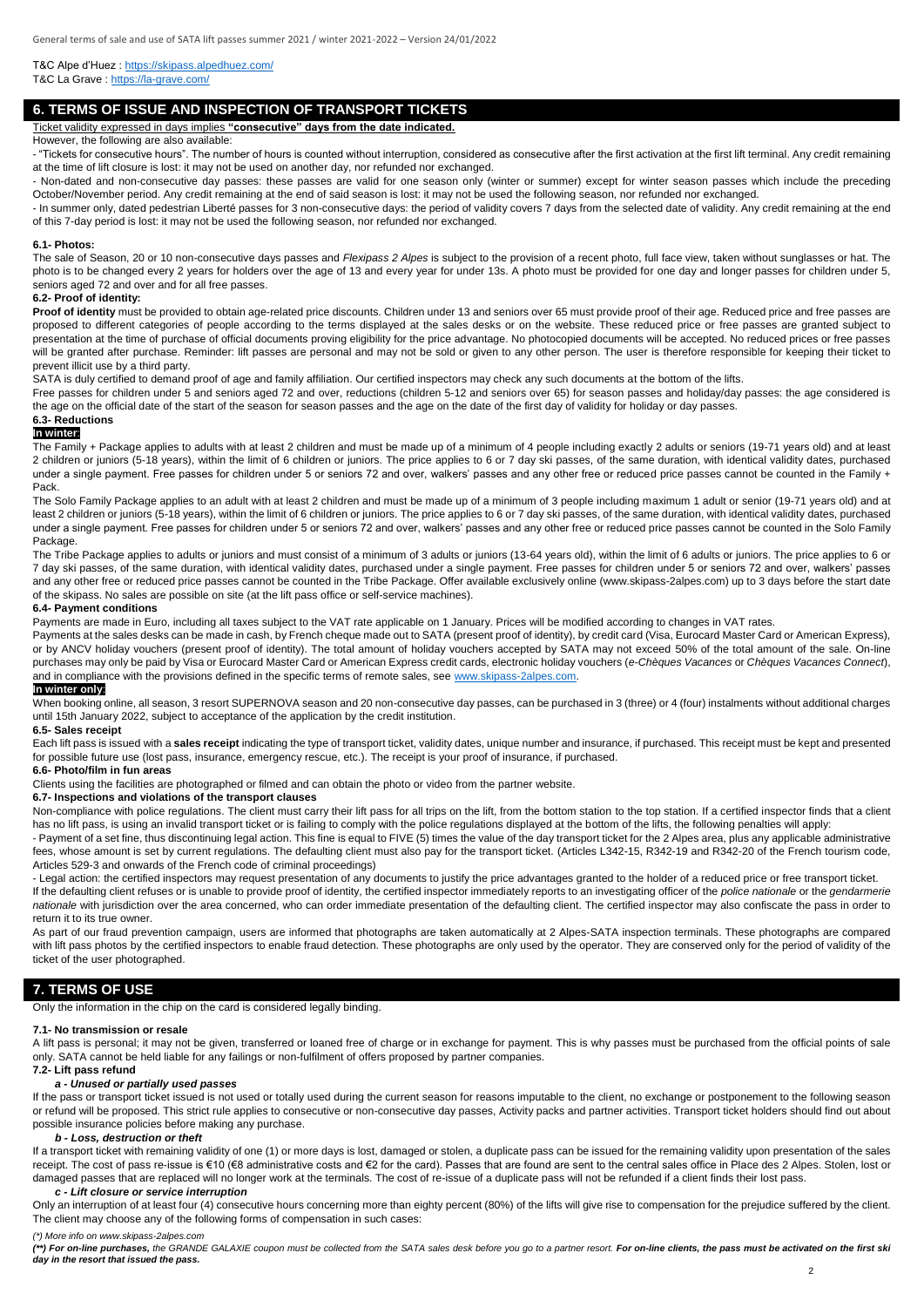### A/ immediate extension of transport ticket validity;

B/ a credit note in Euro whose value is equal to the average price per day of the ticket purchased (e.g.: for a 6-day pass, average day price = 6-day price / 6). To be used before the end of the following winter season (N+1) for winter and Toussaint Title, and to be used before the end of the following summer season (N+1) for summer Title. C/ or subsequent refund as following :

- for 2-day ticket to 5-day ticket, consecutive, refund of 100% of the day of service interruption.

- for 6-day tickets to 10-day ticket, consecutive, refund calculated at 50% of the average price per day of the ticket purchased (e.g.: for a 6-day pass, average day price = 6-day price / 6\*50%) per day or per half-day of service interruption.

Compensations B and C must be requested via the contact forms indicated on the [www.skipass-2alpes.com](http://www.skipass-2alpes.com/) website, in the "A team at your service" section, within one (1) month of the event, and sales receipts must be provided. The compensation will be provided within three (3) months of receipt of all documents.

**Only tickets purchased and paid for directly to SATA by clients will give rise to compensation**. No compensation will be provided for return tickets, non-ski activities and season passes in the event of service interruptions or early closure of the ski area. The compensation options described herein discharge SATA of any liability and are exclusive of any other form of compensation.

## *d - Illness, accident or other personal event*

No credit note, postponement or refund will be made for transport tickets not used for reasons related to accidents, illness or any other personal situation (except for death of a close family member, justifying documents to be provided), regardless of the validity remaining. Transport ticket holders should find out about possible insurance policies before making any purchase.

### *c - Claims not related to lift closure or service interruption*

Any claims should be sent to SATA within one (1) month of the event concerning the claim, on-line via th[e www.skipass-2alpes.com](http://www.skipass-2alpes.com/) website or by post to SATA 2 Alpes, Customer Service, Place des 2 Alpes, 38860, Les Deux Alpes, France. Our customer service department will reply within one (1) month. *If no satisfactory response is received within the aforementioned period, the client may contact the tourism and travel mediator. Terms and contact details are available on the [www.mtv.travel](http://www.mtv.travel/) website*.

The opinion of the mediator is not binding upon the parties of the contract. If no amicable agreement is reached, the claim may be brought before the competent court.

### *f – Force majeure situations*

As per the provisions of article 1218 of the French civil code, *force majeure* applies to contract situations if an event beyond the control of the seller, that could not have been reasonably anticipated at the time of signature of the contract and whose effects cannot be avoided by implementing appropriate measures, prevents the seller from fulfilling its obligations.

### **Summer**

If a *force majeure* situation results in long-term closure or early closure of the ski area, SATA will not refund or compensate holders of season passes after 45 days of partial or total opening of the ski/MTB/pedestrian area.

#### Winter

If a *force majeure* situation results in long-term closure or early closure of the ski area, SATA will not refund or compensate holders of season passes after 90 days of partial or total opening of the ski area.

# **8. PANDEMIC**

#### **8.1- Health measures:**

### *a/ Compliance with protective measures*

Within the framework of the state of health emergency (and possible following measures) to deal with the Covid-19 epidemic, SATA operator has put in place special measures to meet the regulatory health requirements and is communicating on the hygiene and social distancing measures known as "barriers".

The wearing of a mask (surgical or category 1 fabric) or an approved neck and mouth covering is compulsory from the age of 6 and in the following places

- In all queues, even outside (ski lifts, sales points, etc.),

- In all buildings (stations, sales points, services, etc.), - On all ski lifts

The client is obliged to respect the regulatory rules and hygiene measures.

In particular, the client is obliged to respect the written and verbal instructions (and any pictograms that may be used to supplement them) that will be given to him by SATA operator and its staff, both before and during his presence on site and during the performance of the service. Consultation of the measures at the various points of sale and on the website <https://www.skipass-2alpes.com/fr/dispositif-sanitaire-les2Alpes>

In the event of non-compliance with the system, SATA operator reserves the right to refuse access to the ski area to a client in order to guarantee the health of its clients and staff. *b/ Mandatory possession of a Vaccination Pass for users aged 16 and over* 

The law dated 22nd January 2022 relating to the Vaccination Pass and its implementing decree n°2022-51 make the presentation of the Vaccination Pass compulsory for certain activities and services - including ski lifts - for people aged 16 and over from Monday 24th January 2022. People aged 12 to 15 are subject to the Health Pass.SATA operator will carry out checks on customers accessing the sales area to purchase tickets, including digital sales areas.

Checks will be carried out in the departure areas of the ski lifts by SATA operator or any person authorised for this purpose.

In the event of non-compliance with the system, the user will be refused access to the ski area and his or her ticket will be invalidated by SATA operator until he or she presents a valid Vaccination Pass at the point of sale.

#### **8.2- Interruption or cancellation of holidays due to a decision by a French national or local administrative authority (public authority) or resulting from any measures decided by such authorities**

If a French national or local administrative authority should make a decision (closure, etc.) or implement one or more measures to restrict travel by people with the effect of preventing a client from using a transport ticket purchased from SATA, any unused days will be refunded in full. (Please see section 8.6 for season and 20-day Liberté passes.) **8.3- Free cancellation by the client up to D-7** 

Clients wanting to cancel a holiday pass (2 to 15 consecutive days) and get a full free refund, must request cancellation at least seven days before the first ski day.

### **8.4- List of specific situations in which a full refund will be made up to the day before the first ski day (justifying documents indicated in brackets)**

- Border closure by the French government.

- Border closure by the government of the client's country of origin or transit country (link to the official information page).
- Ban on non-essential travel by the government in the client's country of origin (link to the official information page)
- Flight cancellation due to Covid-19 (letter or email from the airline concerned)
- Airport/station closure in France or in the client's country of origin (link to the official information page)

- Limit on distance travelled around the home

- Quarantine (or period of isolation of any duration) imposed by France or by the client's country of origin (link to the official information page).
- Client tested positive for Covid-19 during the 7 days before arrival (medical certificate).

- Closure of the resort and/or ski lifts due to Covid-19.

# **8.5- SUMMER - Refund conditions for season passes at the public price**

If the ski / MTB / pedestrian area is not opened at all during the summer season: 100% refund or renewal of the pass for the following summer season.

In the event of closure during the season:

- If the area is open for 45 days or more, no refund will be made.

- If the area is open for less than 45 days during the season, the amount refunded will be calculated in proportion to the number of days of closure.

## **8.6- WINTER- Refund conditions for season passes at the public price and 20-day Liberté passes**

If the ski area is not opened at all during the winter season: 100% refund or renewal of the pass for the following winter season.

In the event of closure during the season:

- Less than 30 days of closure: no refund

- Closed 30-59 days: choice of 15% refund or credit note

- Closed 60-89 days: choice of 30% refund or credit note

- Closed 90-119 days: choice of 45% refund or credit note
- Closed 120-149 days: choice of 60% refund or credit note

# **8.7- Refund procedure**

For points 8.2, 8.3, 8.4, 8.5 and 8.6, the client must submit the refund request to SATA 2 Alpes via the on-line form in the "A team at your service" section of the skipass.2alpes.com website, along with the justifying documents indicated. The pass will be refunded within three (3) months of the date of closure of the season of the ticket concerned.

# *(\*) More info on www.skipass-2alpes.com*

For on-line purchases, the GRANDE GALAXIE coupon must be collected from the SATA sales desk before you go to a partner resort. For on-line clients, the pass must be activated on the first ski *day in the resort that issued the pass.*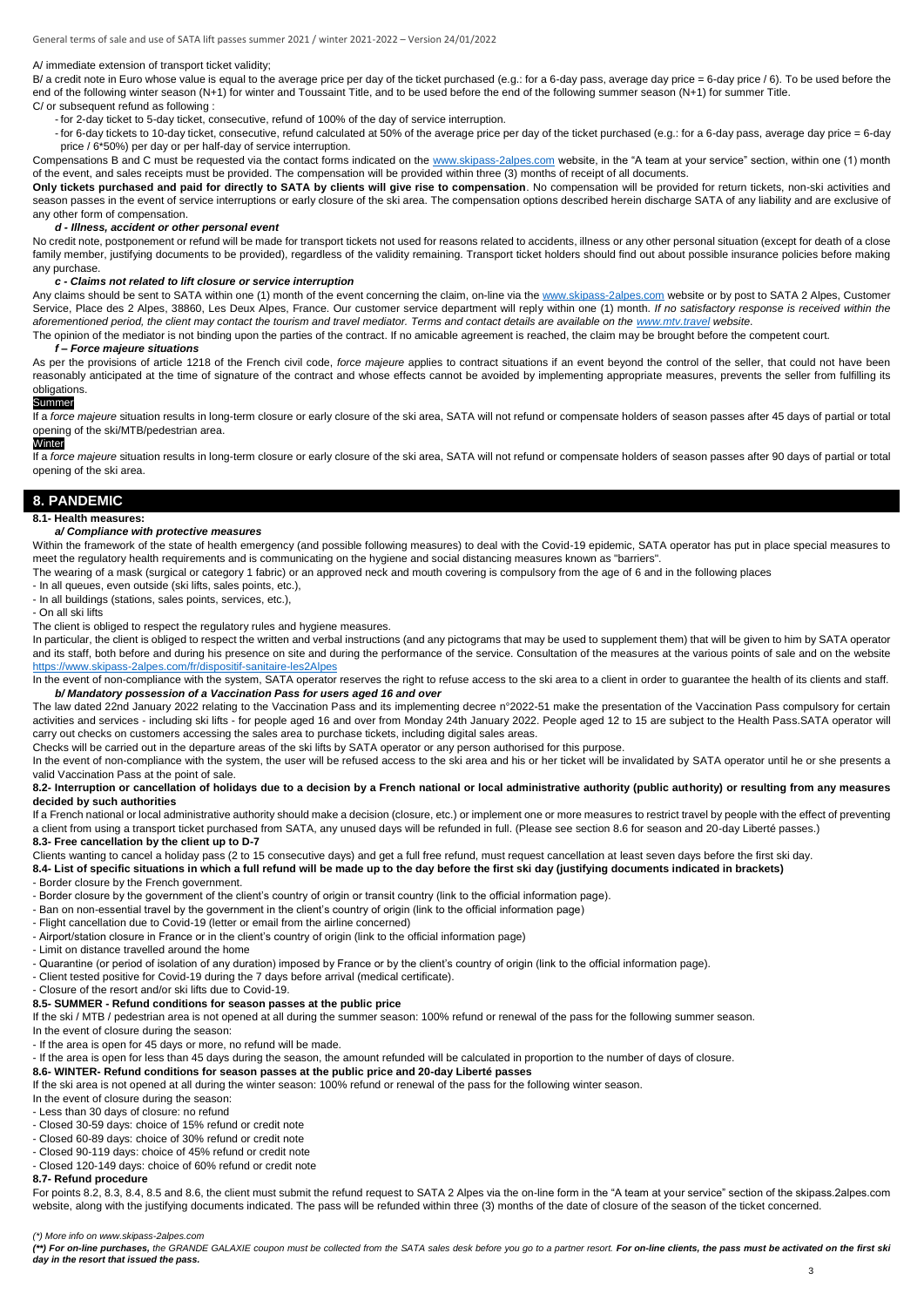In the case of a "Season" pass, the refund can only be calculated after the date of closure, in order to take in account possible reopening of the ski area during the course of the season. Once the complete dossier has been received, SATA 2 ALPES has a period of 30 days to make the refund.

## **9. REMOTE / ON-LINE / INTERNET SALES**

See the specific terms applicable to remote sales:

[https://www.skipass-2alpes.com](https://www.skipass-2alpes.com/) 

## **10. AUTOMATIC PROCESSING OF NOMINATIVE INFORMATION**

Personal information collected during the sales process is intended to enable the issue of lift passes and the sale of associated services. Such information is kept for three (3) years and is accessible to SATA sales staff and the technical department responsible for ticketing.

- You have the right to access, rectify, erase and transfer your personal data. You can exercise this right by contacting:
- By email[: dpo@sataski.com](mailto:dpo@sataski.com)
- By post: SATA BP 54 38750 ALPE D'HUEZ FRANCE
- You have the right to register a claim with CNIL if you believe your data protection rights have not been respected

For more information on the GDPR and the data collected, please consult th[e www.skipass-2alpes.com](http://www.skipass-2alpes.com/) website.

# **11. INFORMATION ON SALES ADVANTAGES (\*)**

Special price or free passes, passes for seniors aged 72 and over, pedestrian passes (see indications on sales receipts) are not eligible for the advantages proposed by our partner resorts.

SATA declines any liability for the operating conditions of these partner resorts. Before making the journey to a Grande Galaxie resort or La Grave, client should find out *current conditions from the resort operator (snow cover, ski or MTB area opening times, presentation at the sales desk, etc.). Transport from one resort to another is not included and remains at the client's charge.*

#### **In summer:**

### **GRANDE GALAXIE MTB (\*):**

2 Alpes 6-15 day (consecutive) summer ski and MTB passes include access to the Grande Galaxie MTB area. Without presenting the pass at the sales desk: 1 day in Alpe d'Huez and 1 day in Puy Saint Vincent. Presentation of the pass and sales receipt issued with the pass(\*\*) at the sales desk: 1 day in Montgenèvre.

2 Alpes season summer ski and MTB passes include access to the Grande Galaxie MTB area. Without presenting the pass at the sales desk: 2 days in Alpe d'Huez, 2 days in Serre Chevalier/Briançon and 2 days in Puy Saint Vincent. Presentation of the pass and sales receipt issued with the season pass(\*\*) at the sales desk: 2 days in Montgenèvre.

**Grande Galaxie MTB\* validity dates**: first weekend of July 2021 until last weekend of August 2021, subject to identical opening of the MTB areas concerned by the partnership deal.

### **GRANDE GALAXIE (\*):**

2 Alpes 6-10 day (consecutive) downhill ski passes include access to Grande Galaxie resorts. Without presenting the pass at the sales desk: 2 days in Alpe d'Huez, 1 day in Serre Chevalier/Briançon and 1 day in Puy Saint Vincent. Presentation of the pass and sales receipt issued with the pass(\*\*) at the sales desk: 1 day in Montgenèvre and 1 day in Sestrières.

2 Alpes season downhill ski passes include access to Grande Galaxie resorts. Without presenting the pass at the sales desk: 10 days in Alpe d'Huez, 3 days in Serre Chevalier/Briançon and 3 days in Puy Saint Vincent. Presentation of the pass and sales receipt issued with the season pass(\*\*) at the sales desk: 3 days in Montgenèvre and 3 days in Sestrières.

Grande Galaxie<sup>\*</sup> validity dates: 18 December 2021 until closure of the partner resorts, subject to identical opening of the ski areas concerned by the partnership deal. Due the occasion of the Tomorrowland Winter event-taking place at Alpe d'Huez from March 19 to 26, 2022, reciprocity agreements between Alpe d'Huez and the other resorts are interrupted.

#### **SUPERNOVA 3 RESORT SEASON PASS:**

This pass allows access to Les 2 Alpes during Autumn 2021 opening dates, and to Les 2 Alpes, Alpe d'Huez and La Grave throughout the Winter 2021/2022 season.

Sales of Supernova package offers are exclusively limited to 250 packages for the 2021/2022 winter season.

The package includes additional benefits:

- Grande Galaxie: 3 days in Serre Chevalier, 3 days in Puy-Saint-Vincent without stopping at the lift pass office. 3 days in Montgenèvre and 3 days in Sestriere on presentation at the lift pass office of the guide booklet issued with your season pass (\*\*).

- 5 VIP invitations issued to the Supernova pass holder to offer to the people of their choice: 2 x 1-day ski passes for Alpe d'Huez, 2 x 1-day ski passes for Les 2 Alpes, 1 x 1-day ski pass for La Grave.

- 4 free activities for the Supernova pass holder and one accompanying person: Première Traces (Les 2 Alpes), Ice Caves (Les 2 Alpes), Sarenne Sunset (Alpe d´Huez), sledge on rails (Alpe d´Huez)

- 10% reduction on daily or multi day ski passes for those accompanying the holder of the Supernova pass, in each of the 3 areas, within the limit of 10 reduced price passes.

- 10% reduction applicable on the total bill at the La Grave Restaurant du Glacier on presentation of the SUPERNOVA pass.

- 50% reduction on daily or multi day ski locker rental (1 to 6 days) for the SUPEROVA Skipass holder on presentation of their Skipass in Alpe d'Huez at place Paganon and 1800 at the DMC des Grandes Rousses lift departure point, or in Les 2 Alpes with partner stores Jacques Sports and Dode Sport.

LA GRAVE (\*): Present a valid 6-day or longer or season pass for 2 Alpes along with the corresponding sales receipt at the La Grave sales desk to get a 1-day La Grave ticket at the reduced rate of 36  $\epsilon$ .

# **12. WINTER AND SUMMER ACTIVITIES SOLD ON BEHALF OF PARTNERS**

The Seller also proposes the sale of winter activities on behalf of partners (hereafter referred to as the "Partners"); the list of these Partners is provided in Appendix 1 of these terms of sale:

"SAF": sold by reservation on behalf of a Partner at all sales desks;

- "Ice cave": sold on behalf of a Partner at all sales desks and on-line via the website, as an option with the purchase of a 1-day pedestrian pass

and included with the 6-day pedestrian pass, as indicated in the price lists.

The Seller also proposes the sale of Summer activities on behalf of partners (hereafter referred to as the "Partners"):

"Ice cave": sold on behalf of a Partner at all sales desks and on-line via the website, as an option with the purchase of a 1-day pedestrian pass or 3-day Liberté pass and included with the 6-day pedestrian pass, as indicated in the price lists.

- Multi-activity pack: this pack includes a pre-established lift pass which can also include one SATA summer activity and/or activities/services sold on behalf of partners. Each pack partner may also propose an activity of their choice, which will be sold as an option with a selection of lift passes, only available for on-line purchase.

These activities are proposed by service providers that are not part of SATA; they act under their own responsibility, pricing and specific terms of sale/service. In all cases, the Seller is acting on behalf of the Partner concerned. The Seller is not therefore involved in any way in the sale and has no legal relationship with the client. The general terms of sale applicable are, in this case, those of the Partner. They are available from the Partner's sales desks. Reminder: any claims concerned winter and summer activities sold on behalf of Partners are managed by the Partners concerned, according to their own general terms.

# **13. APPLICABLE LAW**

If these general terms of sale should be made available in several languages, it is expressly stipulated that the French version of these general terms of sale and use is the only legally binding version. In the event of any difficulty concerning the interpretation and/or application of any of the clauses of these general terms of sale and use, it is hereby expressly stipulated that the only version of reference is the French version.

These general terms of sale and use are governed by French law for all matters relating to their interpretation and implementation.

## *(\*) More info on www.skipass-2alpes.com*

(\*\*) For on-line purchases, the GRANDE GALAXIE coupon must be collected from the SATA sales desk before you go to a partner resort. For on-line clients, the pass must be activated on the first ski *day in the resort that issued the pass.*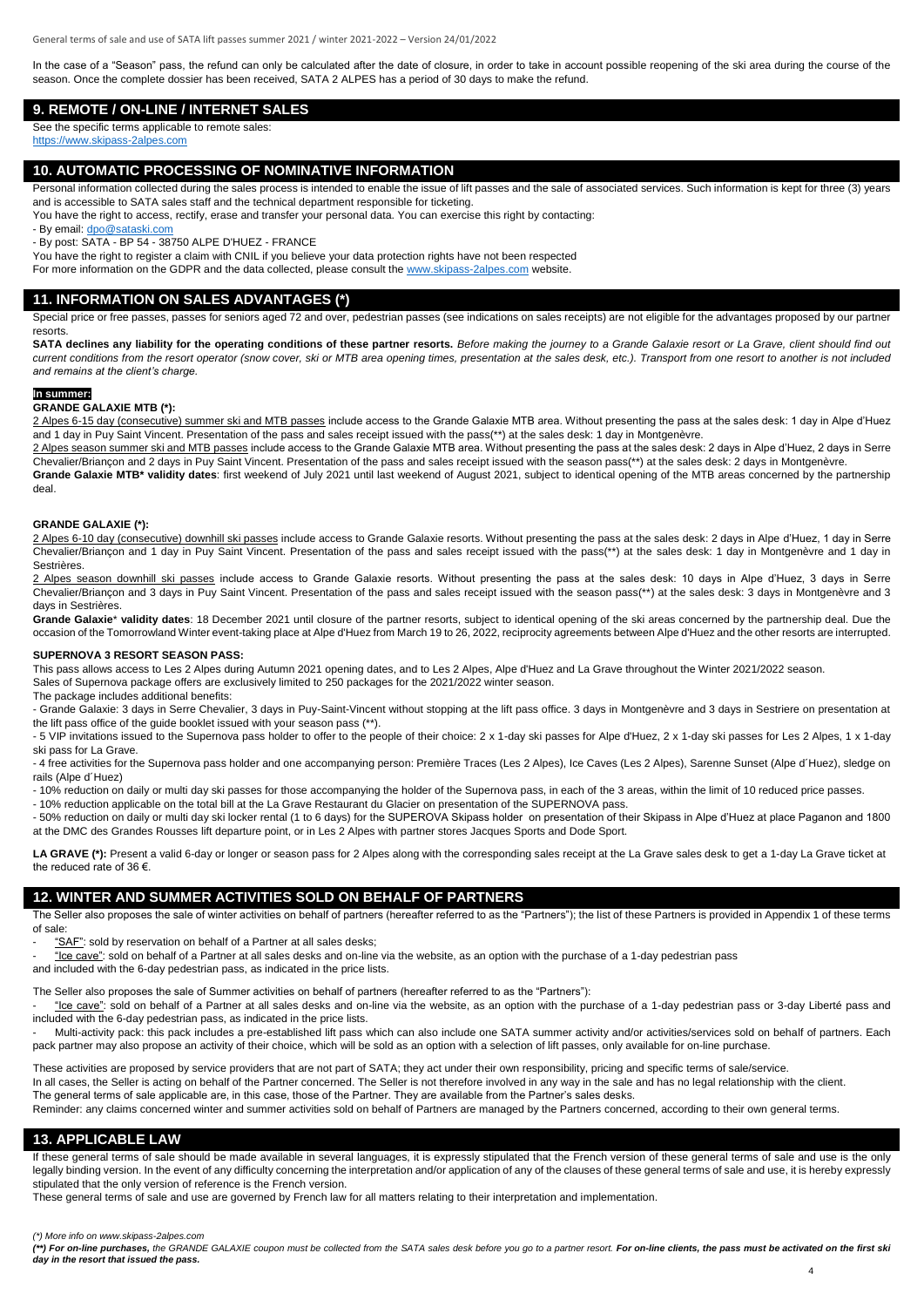Any claims concerning the validity, interpretation, fulfilment or non-fulfilment, interruption or termination of this contract will be brought before a mediator (conciliation procedure). The contracting parties remain free to accept or refuse mediation (conciliation procedure). The contracting parties jointly appoint a qualified, independent, neutral and impartial person. The solution proposed by the mediator is not binding upon the parties of the contract.

If no amicable agreement is reached, the claim will be brought before the competent court of Grenoble.

All members of *Domaines Skiables de France* may use the services of *Médiation du Tourisme et du Voyage* (tourism and travel mediation). Consultation and intervention by the MTV tourism and travel mediator are free of charge. To enable its intervention, claims must first be presented to SATA's customer service department. Either party may also contact an expert, in which case any costs will be at its own expense. If the event of a joint expertise, the costs are shared between the parties. Information can be obtained from the tourism and travel mediation website, [http://www.mtv.travel,](http://www.mtv.travel/) or by post at the following address:

**MTV Médiation Tourisme Voyage BP 80 303**

**75823 Paris Cedex 17 FRANCE**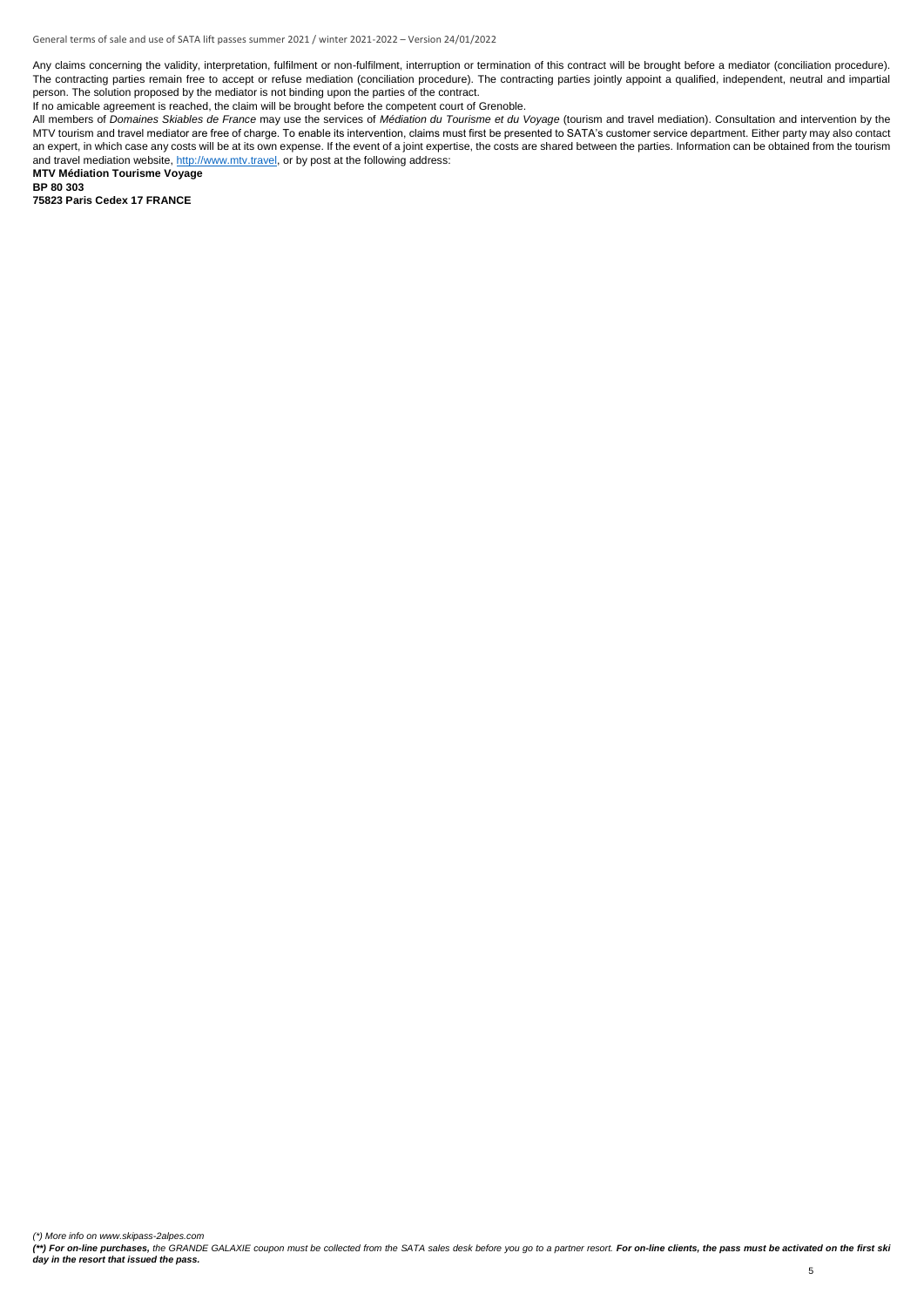

# **SPECIFIC TERMS OF REMOTE SALE OF SATA LIFT PASSES SUMMER 2021 - WINTER 2021/2022**

SATA 2 Alpes - Place des 2 Alpes – 38860 LES DEUX ALPES - FRANCE

Tel.: +33 (0)4 76 79 75 00 - Mixed ownership company with a capital of €17,718,480 - Grenoble trade and companies registers B775 595 960 00052 Intracommunity VAT no.: FR04 775 595 960

**Version date: 24/01/2022**

**1- Operator**

SATA 2 Alpes – Place des 2 Alpes, 38860 Les Deux Alpes – RCS GRENOBLE: B 775 595 960 00052 Information requests or claims should be sent to: SATA 2 Alpes – Place des 2 Alpes 38860 Les Deux Alpes - FRANCE Tel. +33 (0) 4 76.79.75.01<br>www.skinass-2alnes.com s-2alpes.com/

### **2- General**

Placing an order implies the acceptance by the person (hereafter referred to as the "client") of these specific terms of remote sale and of the general terms of sale and use (GTSU) that can be downloaded and printed (the GTSU contain additional pre-contractual information). If any provision should be found lacking, it will be considered governed by current standard practice in the remote sales sector for companies whose head offices are located in France.

These terms complete the "general terms of sale and use" of lift passes displayed at all sales desks, posted on-line on the website and on all electronic devices (tablets/terminals) provided by the Operator and/or enclosed with the order form.

The characteristics of the various passes available for sale (geographic area, validity period, etc.) are presented in the price list that can be consulted at any of the sales desks and/or on the aforementioned website.

Contractual information is provided in French.

These conditions apply exclusively to non-commercial private individuals.

### **3- General provisions**

The remote purchase is made by placing an order on-line on the following website: www.skipass-2alpes.com

Placing an order on www.skipass-2alpes.com implies full and unreserved acceptance by the client of these specific terms of sale and the general terms of sale and use of transport tickets for SATA lifts; the client confirms their knowledge of said terms at the validation stage of the order process.

No provision contrary to the terms of sale may be binding upon SATA without being previously and expressly accepted by SATA.

These terms of sale may be modified unilaterally without prior notification by SATA. The enforceable terms are those applicable on the date of the client's order.

These specific terms of sale and the general terms of sale and use of transport tickets for SATA lifts can be accessed at any time on the www.skipass-les2alpes.com website; they are available for download at the following address:

https://www.skipass-2alpes.com/media/download/dalb2c/cms/media/footer/HIVER/CGVCGUCPVEL/CGVU\_CPVAD\_UK.pdf. These terms shall prevail over any other version or any other contradictory document, if applicable.

### **4- Products proposed**

Reminder: the lift pass comprises a transport ticket charged onto a card and a sales receipt sent by email at the time of confirmation of the purchase or recharging process. On-line sales enable the client:

- To purchase and charge a transport ticket onto a rechargeable card, purchased at the price of €2, called the First Purchase;

- To recharge a transport ticket onto a rechargeable card already in the client's possession, called Recharging.

The transport tickets proposed on www.skipass-2alpes.com comprise a range of transport tickets, with or without insurance, for use of the lifts during the periods and under the terms indicated on the ski area website.

### **5- Orders - Contract formation**

The client selects the products required by clicking the corresponding boxes to fill the electronic shopping basket. A summary of the products ordered is then displayed, along with the total amount of the order, including VAT. The order can only be validated once the client has been identified.

In the "Customise the tickets" tab, the client must provide the following information: surname, first name, date of birth and provide a photo for certain tickets. The client must also confirm the numbers of the skipass cards (for recharging orders) or request card purchase for €2 inc. VAT per card (non-refundable) on the same page (First Purchase orders).

For a "First Purchase" order, the client must also indicate the delivery option required.

The summary of the products ordered is then displayed along with the total amount of the order, including VAT and the details of any additional costs, such as delivery charges. After checking the summary, the client ticks "Ticking this box confirms that you are aware of and accept the terms of sale and use of lift passes" to indicate unconditional acceptance of these specific terms of sale and the general terms of sale and use; the client then clicks the "Pay" icon, validates the order and accesses the payment stage. The client's order is thus confirmed.

After receiving the payment authorisation, in compliance with the conditions of article 7.1 herein, SATA sends the client confirmation of order acceptance via email.

The sale will only be finalised after SATA sends this confirmation of order acceptance.

The client can track the order via the "My order" tab, "Orders" column.

- After order validation, the sales receipt is sent by email; this must be printed out and presented for any possible subsequent requests.

The ticket will be activated automatically the first time the client passes it in front of a handsfree terminal at the lift gates on the first day of transport ticket validity.

### In winter

Specific case of AEON PASS (Pay-Per-Use system): the client signs up for this "day use" system by registering for a ticket to be used all season for invoicing and a credit card billing system. For each day that the nominative membership card, with photo, registered by the lift terminals, the customer will receive an invoice for the amount of his consumption according to the invoicing displayed in the online sale of the detected ski area.

### **6- Last date for on-line orders**

If the lift pass purchased on-line is to be sent to the client's home address, the last date for ordering is 7 days before the first ski day (e.g. midnight on Monday for the following Sunday morning) for delivery to an address in mainland France and 10 days before the first ski day for international deliveries or to French overseas territories. For recharging or collection from the sales offices or electronic devices at the resort, the deadline for ordering is 1 hour before the first ski day.

### **7- Prices**

The price of the service is payable at the time of order and payments must be made in Euro.

Services are invoiced including VAT at the rate applicable on the date of the order.

SATA reserves the right to modify its prices at any time without prior notification; prices can be consulted on the www.skipass-2alpes.com website.

The prices payable are those applicable on the date of the client's order.

The products ordered remain the property of SATA until full payment has been received.

The client must be in possession of the official documents required to justify any price advantages claimed for on-line orders.

### **8- Conditions**

### 8.1 Secure payment

The Lyra Network Service Payzen system is used for secure payment by credit card.

Payment is immediate via a virtual payment terminal. The numbers provided by the client are not communicated to SATA at any time.

SATA product orders paid by credit card are confirmed by email once payment has been approved by both the client and SATA's banks. Refusal by the client's bank to authorise the debit from the client's bank account will therefore result in cancellation of the order validation process.

8.2- Payment conditions

The full price is payable at the time of ordering.

Payments can be made by credit card (Visa, Eurocard, Master Card, American Express) or by holiday vouchers (*Chèques Vacances Connect ANCV*).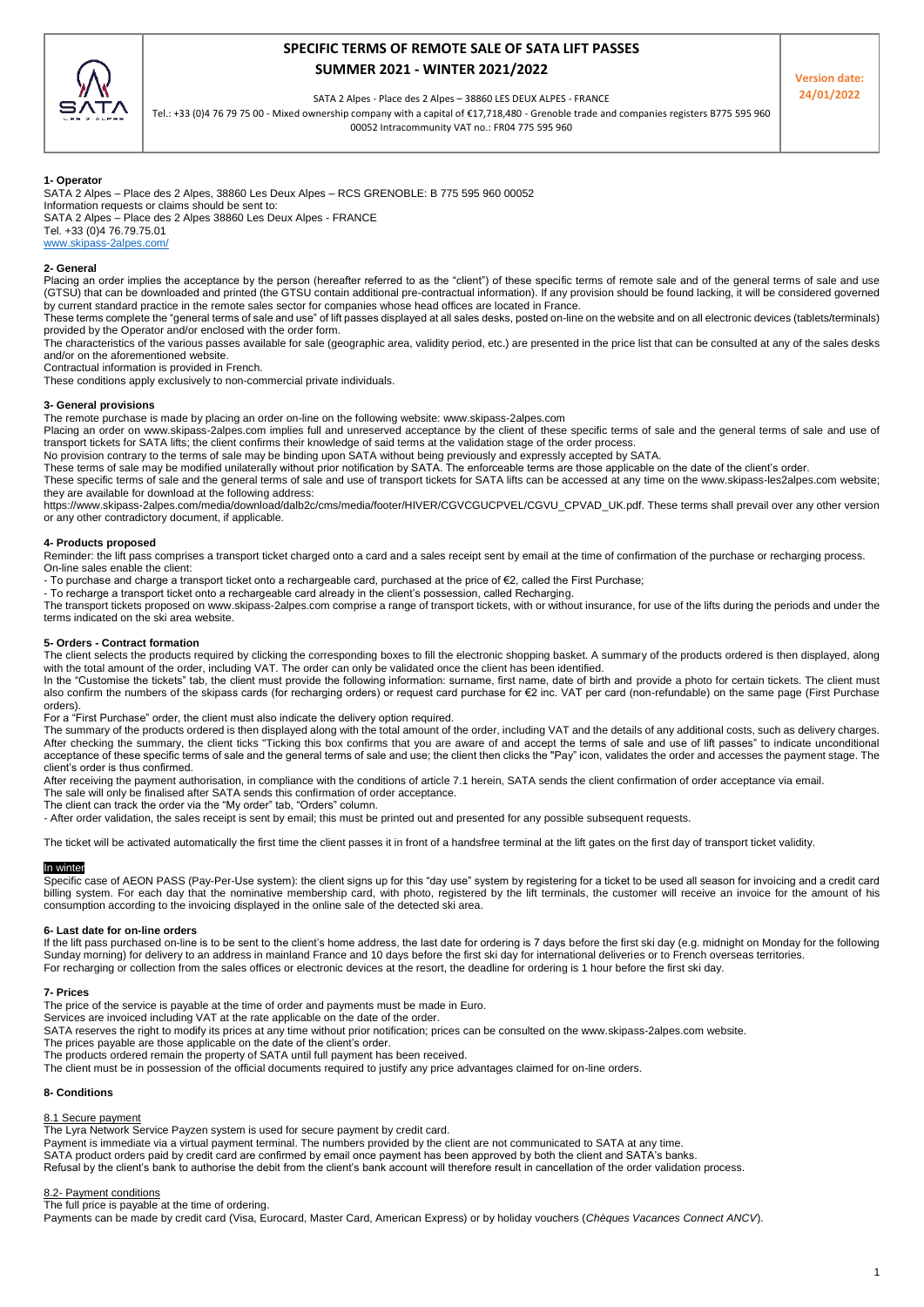Payment in three or four instalments: payment by the client's credit card in three (3) or 4(four) equivalent monthly instalments, free of charge, whose debit schedule is indicated by the credit establishment when creating the file, is exclusively reserved for the purchase of winter season passes, 3 area winter passes and 20-day (non-consecutive) passes purchased on-line before 15/01/2022, subject to approval by the credit establishment.

Tickets paid in two monthly instalments will remain the property of SATA until full payment has been received, with responsibility being transferred to the client upon physical reception of the pass. If the second instalment is not paid, SATA may therefore withdraw the tickets and any amounts already paid to SATA will be conserved to compensate for the use made of the tickets by the client.

#### In winter

Pay-per-use concerns the AEON PASS (Pay-per-use) product: the client enters the details of a valid credit card upon registration and accepts to be debited for any days used during the days or weeks following registration. SATA Group cannot be held liable for the use of lost or stolen passes. The client may not therefore reject the credit card payment If they have not reported the loss or theft of the lift pass from the issuing ski area. If the client no longer wishes to use the AEON PASS (Pay-per-use), the transport ticket must be returned along with a request to terminate the subscription to the ski card and the pay-per-use system.

#### 8.3 Lift pass delivery times and conditions

a/ Delivery to a home address: delivery conditions apply to First Purchase orders for which the "Deliver to home address" option was selected. Rechargeable passes purchased on-line will be delivered within 7 days to addresses in mainland France, within 10 days to international or French overseas territories addresses, after receipt of the order, by post to the address indicated by the client. Delivery costs are free for simple letter delivery or €6 (six Euro) including VAT for registered letter delivery, depending on the option selected by the client. Home shipments will begin on September 15, 2021 for all winter passes, with the exception of the SUPERNOVA premium season skipass and its advantages booklet, which will begin shipping on October 4, 2021.

b/ The client may opt for collection from the electronic devices provided in the Skipass Express areas of SATA sales offices (central office or Diable), available during the opening hours of the sales offices or from the electronic devices placed outside the Venosc gondola lift, which are accessible any time. In this case, the passes will be available immediately after order confirmation upon presentation by the client of the QR code or number and email of the order as indicated in the order confirmation.

c/ For season passes and 20-day (non-consecutive) passes only and 10-day non-consecutive, the client may choose to collect the pass from the Skipass Express areas of the SATA sales offices (central office or Diable), during the opening hours. A copy of the acknowledgement of receipt must be presented to SATA along with an official identity document. No passes will be issued without presentation of the aforementioned documents.

### 8.4 Delivery problems or delivered passes left at home

If the client leaves the ordered passes at home or if the passes are not delivered to the client before departure, or if the client forgets the card for recharging orders, before activation of the skipass and after the standard verification process, the client can present the purchase confirmation at one of the lift pass sales desks to request new passes. New passes will be issued and the forgotten or delayed passes will be deactivated on the lift terminals.

Each new card will be invoiced €2. Rechargeable cards are payable and non-refundable; the client can provide any other skipass card compatible with the current pass inspection technology in use.

#### 8.5 Cancellation: refund and exchange or modification

a/ If the transport tickets delivered are not used or not totally used for reasons imputable to the client, no refund or exchange will be made. Non-consecutive day passes are only valid for the current season. They cannot be used after the end of the current season and no refunds or validity extensions will be made for remaining credit. Insurance is available to cover this type of risk.

b/ If a mistake concerning the date is observed during use, the client must take the pass to the nearest SATA sales office along with the sales receipt: the exchange will be free of charge, subject to the standard lift terminal verification process, and provided the category and ticket offer actually correspond to the day concerned.

#### 8.6 Card information error

SATA cannot be held liable for mistakes related to the client's vigilance if the card's serial number is incorrectly entered.

Before activating the pass and after the standard verification process, the Client can take the pass along with the sales receipt to a SATA sales office to get a new pass. New passes will be issued and the incorrect passes will be deactivated on the lift terminals.

Each new card will be invoiced €2. Rechargeable cards are payable and non-refundable; the client can provide any other skipass card compatible with the current pass inspection technology in use.

### **9- No right of withdrawal**

In application of article L121-16-1-9 of the French consumer code, the right of withdrawal described in articles L121-21 and onwards of said code does not apply to passenger transport contracts.

#### **10- Order modification / cancellation**

Once the lift pass order has been confirmed by the client, the ordered pass cannot be refunded, returned or exchanged. Similarly, the order cannot be modified.

#### In winter

However, for orders placed on-line via the website only, excluding season and 20-day (non-consecutive) passes, the Client may select the Cancellation Option, the terms of which are presented below.

### CANCELLATION OPTION

At the time of ordering, the client may select an option called the "cancellation guarantee", invoiced at five Euro (€5), including VAT, per pass. This option enables the client to cancel all or part of the order, without having to provide any justification, until the first day of validity of the pass concerned. The pass concerned must not be even partially used.

The cancellation request must be sent to the sales offices of the Operator or via the contact form available on the [www.skipass-2alpes.com](http://www.skipass-2alpes.com/) website in the "A team at your service" section. The request must be sent by the client on the first day of validity of the pass concerned at the latest. For cancellation requests sent by email, the send date of the email is considered legally binding.

The client's cancellation request must include the corresponding order number, as indicated on the order confirmation. SATA will credit the client's credit card with the amount corresponding to the cancelled pass within seven (7) days of the cancellation request. The amount refunded corresponds to the amount of the transport ticket(s) purchased and cancelled, plus any associated card(s) and delivery costs (if the order has not been dispatched).

SATA will not accept any cancellation requests for passes ordered after the first day of their validity.

### **11- Intellectual property**

All the elements of the SATA website, www.skipass-2alpes.com, are and remain the exclusive intellectual property of SATA. No reproduction, distribution or use of any kind of the elements of the website, even in part, is permitted without prior explicit consent from SATA. Simple or hypertext links are not permitted without prior explicit consent from SATA.

#### **12- On-line sale of associated products**

The Articles are presented on the www.skipass-2alpes.com website with a description of their essential characteristics, in compliance with applicable regulations.

The pictures and colours of the products sold on the www.skipass-2alpes.com website may not correspond to the actual colours due to the effects of the web browser and screen used.

SATA does its best to ensure that the product photographs are as representative of the actual products as possible. However, it is possible that product picture(s) do not match the actual product perfectly. SATA can only fulfil the orders received within the limits of stock availability. SATA will inform the client as quickly as possible of any product stockouts.

# **13- Liability and guarantee**

For all stages of the remote sale process, SATA's liability is limited to an obligation of means.

SATA cannot be held liable for any inconvenience or damage inherent to the use of the Internet, notably service interruptions, external intrusion or the presence of a computer virus and, more generally, for any other fact expressly qualified by jurisprudence as *force majeure*.

The client declares awareness of the characteristics and limits of the Internet, and particularly its technical performance, response time for consulting, querying or transferring data and the risks related to communication security.

#### **14- Forms of proof**

Entering a credit card number on-line or final confirmation of the order by the client is considered proof of the full transaction and the obligation to pay in application of the provisions of Law no. 2000-230 of 13 March 2000.

This confirmation is considered equal to the signature and express acceptance of all the transactions carried out using the on-line sales module.